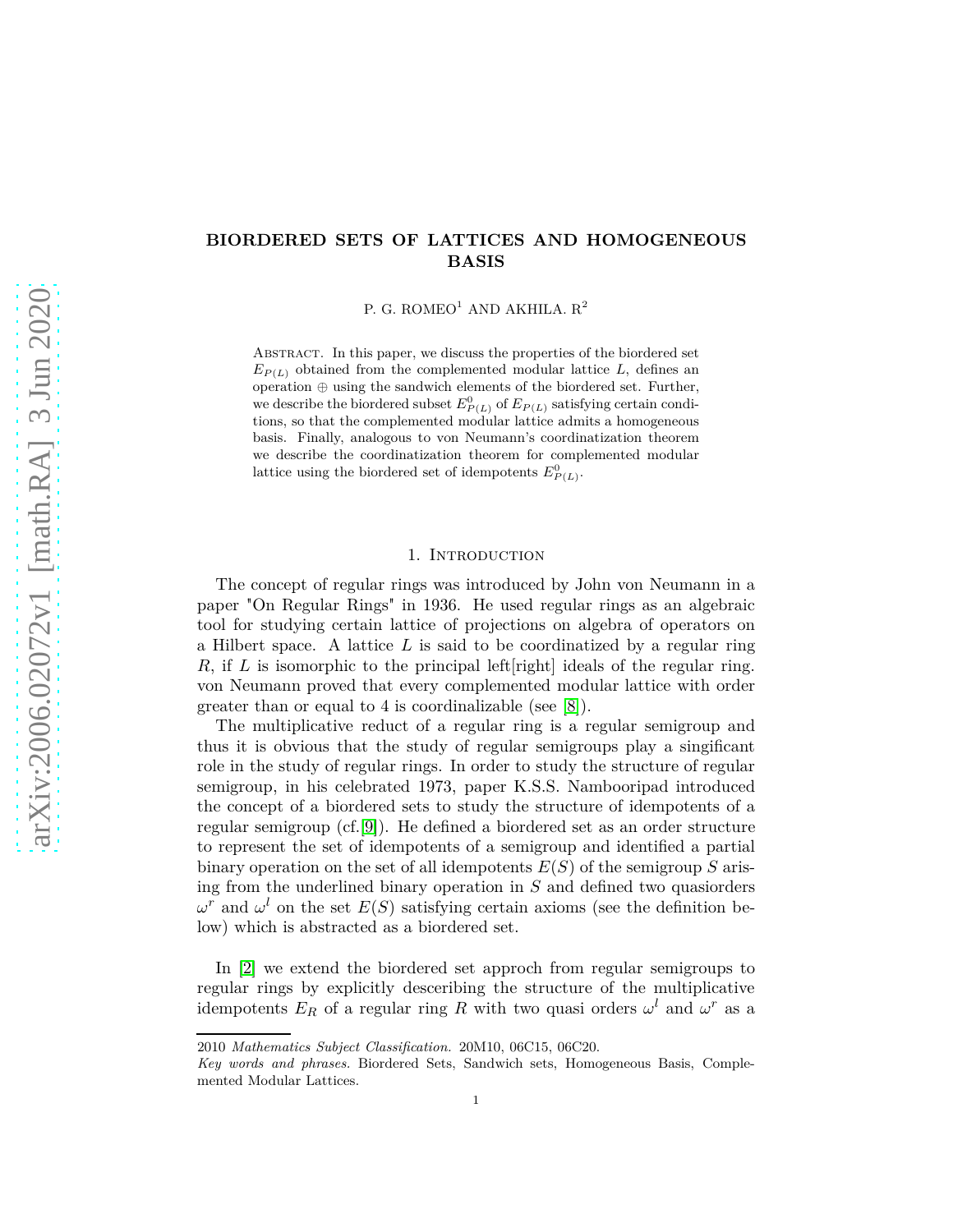bounded and complemented biorderd set . In [\[1\]](#page-9-2), we describe the biorder ideals generated by elements in *E<sup>R</sup>* as

$$
\{\omega^l(e): e \in E_R\} \text{ and } \{\omega^r(e): e \in E_R\}
$$

and are the complemented modular lattice  $\Omega_L$  and  $\Omega_R$  respectively. Further we also discuss certain interesting propertes of the complemented modular lattice such as perspectivity and independence of the lattce and obtained the necessary and suffient condition at which the complementd modular lattice is of order *n*.

The converse problem of describing the structure which coordinatise a given complemented modular lattice is attempted by Pastjin in the case of a strongly regular baer semigroup (see cf.  $[10]$ ). He defined the normal mappings on a complemented modular lattice *L* using complementary pairs and it is shown that these normal mappings form a semigroup  $P(L)$  and the set of idempotents  $E_{P(L)}$  of  $P(L)$  is the biordered set of the complemented modular lattice and *L* can be coordinatized by *P*(*L*).

Here we extend Pastjin's approach to obtain a regular ring coordinatizing the complemented modular lattice *L*. For, we note that the biordered set  $E_{P(L)}$  obtained from the complemented modular lattice *L* is a biordered set with least and greatest element, each element having an inverse and for elements satisfying  $v_i \leq n_j$  in *L*, an operation in  $E_{P(L)}$  can be defined using the sandwich sets and we observe some properties of this operation such as cancellation, inverse. It is also seen that on some conditions in  $E_{P(L)}$ , the complemented modular lattice *L* admits a homogeneous basis and this lattice *L* corresponds to the lattice  $\Omega_L$  the lattice of all  $\omega^l$ -ideals of a ring *R*  $(cf.[1]).$  $(cf.[1]).$  $(cf.[1]).$ 

## 2. Preliminaries

Let *S* be a regular semigroup, and *E*(*S*) the set of idempotents of *S*. The relation  $\omega^{l}[\omega^{r}]$  on  $E(S)$  is defined by *e*  $\omega^{l}$  *f*[*e*  $\omega^{r}$  *f*] if and only if  $ef = ef[e = e]$  is a quasioner on  $E(S)$ ; the sets,

$$
\omega^{r}(e) = \{f : ef = f\}, \quad \omega^{l}(e) = \{f : fe = f\}
$$

are principal ideals and the relations  $\mathcal{R} = \omega^r \cap (\omega^r)^{-1}, \mathcal{L} = \omega^l \cap (\omega^l)^{-1},$ and  $\omega(e) = \omega^r(e) \cap \omega^l(e)$  for all  $e \in S$  are equivalences and partial order respectively.

**Definition 1.** *Let E be a partial algebra. Then E is a biordered set if the following axioms and their duals hold:*

*(1)*  $\omega^r$  *and*  $\omega^l$  *are quasi orders on E and* 

$$
D_E = (\omega^r \cup \omega^l) \cup (\omega^r \cup \omega^l)^{-1}
$$

(2) 
$$
f \in \omega^r(e) \Rightarrow f \mathcal{R} f e \omega e
$$
  
(3)  $g \omega^l f$  and  $f, g \in \omega^r(e) \Rightarrow g e \omega^l f e$ .  
(4)  $g \omega^r f \omega^r e \Rightarrow gf = (ge)f$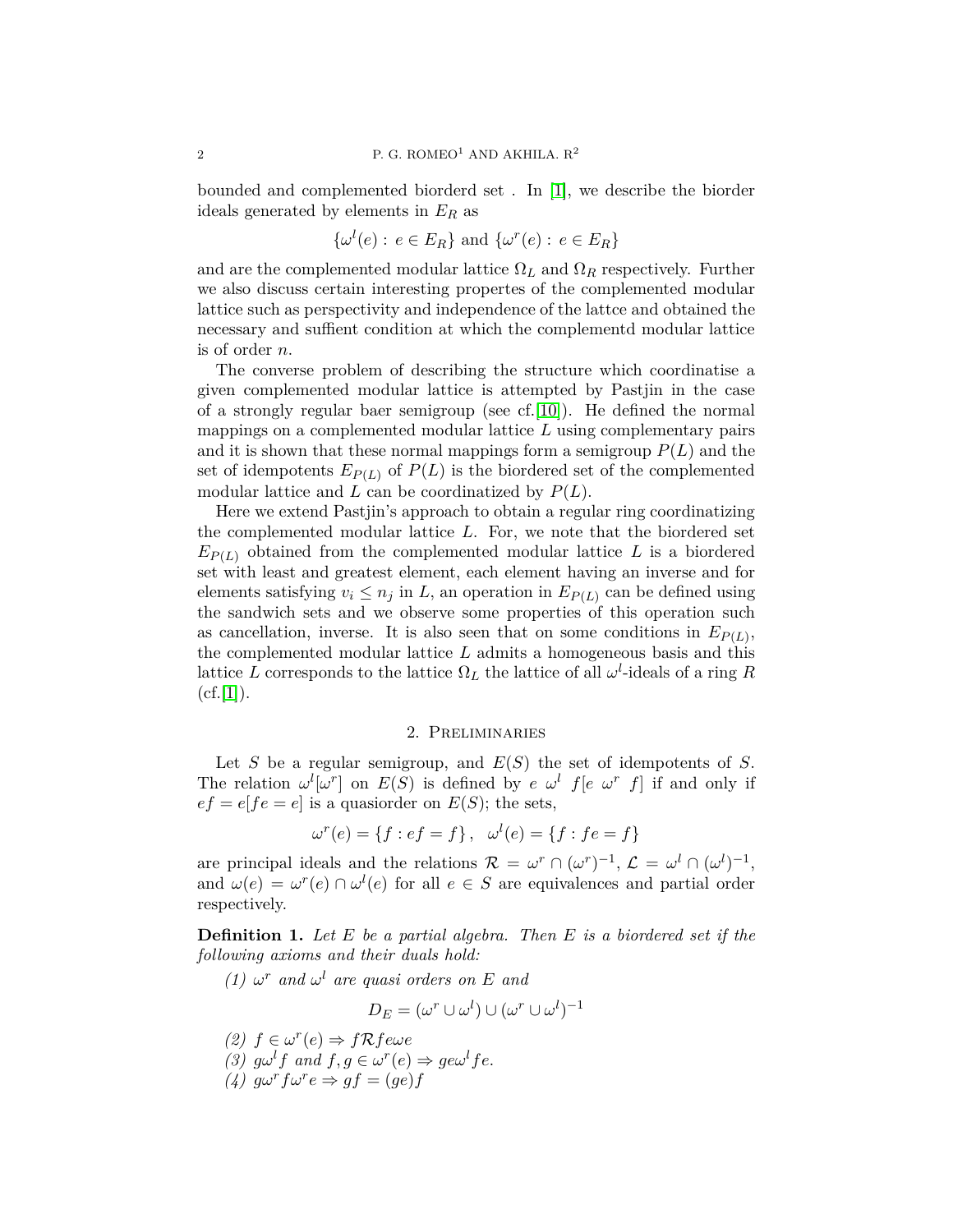(5)  $g\omega^l f$  and  $f, g \in \omega^r(e) \Rightarrow (fg)e = (fe)(ge)$ . *Let*  $\mathcal{M}(e, f)$  *denote the quasi ordered set*  $(\omega^{l}(e) \cap \omega^{r}(f), <)$  *where*  $\lt$ *is defined by*  $g < h \Leftrightarrow eg \omega^r eh$ , and  $gf \omega^l hf$ . Then the set

$$
S(e, f) = \{ h \in M(e, f) : g < h \text{ for all } g \in M(e, f) \}
$$

*is called the sandwich set of e and f.*  $(6)$   $f, g \in \omega^r(e) \Rightarrow S(f, g)e = S(fe, ge)$ 

We shall often write  $E = \langle E, \omega^l, \omega^r \rangle$  to mean that *E* is a biordered set with quasi-orders  $\omega^l$ ,  $\omega^r$ . The relation  $\omega$  defined is a partial order and

$$
\omega \cap (\omega)^{-1} \subset \omega^r \cap (\omega^l)^{-1} = 1_E.
$$

The biordered set *E* is said to be regular if  $S(e, f) \neq \emptyset$  for all  $e, f \in E$ . Regular semigroups which determine the same biordered set will be called biorder isomorphic.

**Definition 2.** *Let e and f be idempotents in a semigroup S. By an Esequence from e to f, we mean a finite sequence*  $e_0 = e, e_1, e_2, ..., e_{n-1}, e_n = f$ *of idempotents such that*  $e_{i-1}(\mathcal{L}\cup\mathcal{R})e_i$  *for*  $i=1,2,...,n$ ; *n is called the length of the E-sequence.*

If there exists an *E*-sequence from *e* to *f*,  $d(e, f)$  is the length of the shortest *E*-sequence from *e* to *f*; and  $d(e, e) = 1$ . If there is no *E*-sequence from *e* to *f*, we define  $d(e, f) = 0$ .

**Definition 3.** (cf.[\[5\]](#page-9-4)) If P is a partially ordered set and  $\Phi : P \to P$  is an *isotone(order preserving) mapping, the* Φ *will be called normal if*

- *(1) im*Φ *is a principal ideal of P and*
- *(2)* whenever  $x\Phi = y$ , then there exists some  $z \leq x$  such that  $\Phi$  maps *the principal ideal*  $P(z)$  *isomorphically onto the principal ideal*  $P(y)$ *.*

**Definition 4.** *(cf.* [\[5\]](#page-9-4)*) The partially ordered set P will be called regular if for every*  $e \in P$ ,  $P(e) = im\Phi$  *for some normal mapping*  $\Phi : P \to P$  *with*  $\Phi^2 = \Phi$ .

If *P* is a partially ordered set, then it is easy to see that the set  $S(P)[S^*(P)]$ of normal mappings of *P* into itself, considered as left [right] operators form a regular semigroup.

**Definition 5.** *A lattice is a partially ordered set in which each pair of elements has the least upper bound and the greatest lower bound. If a and b are elements of a lattice, we denote their greatest lower bound (meet) and least upper bound (join) by*  $a \wedge b$  *and*  $a \vee b$  *respectively. It is easy to see that*  $a \vee b$  *and*  $a \wedge b$  *are unique.* 

**Definition 6.** *A lattice is called modular (or a Dedekind lattice) if*

 $(a \vee b) \wedge c = a \vee (b \wedge c)$  *for all*  $a \leq c$ .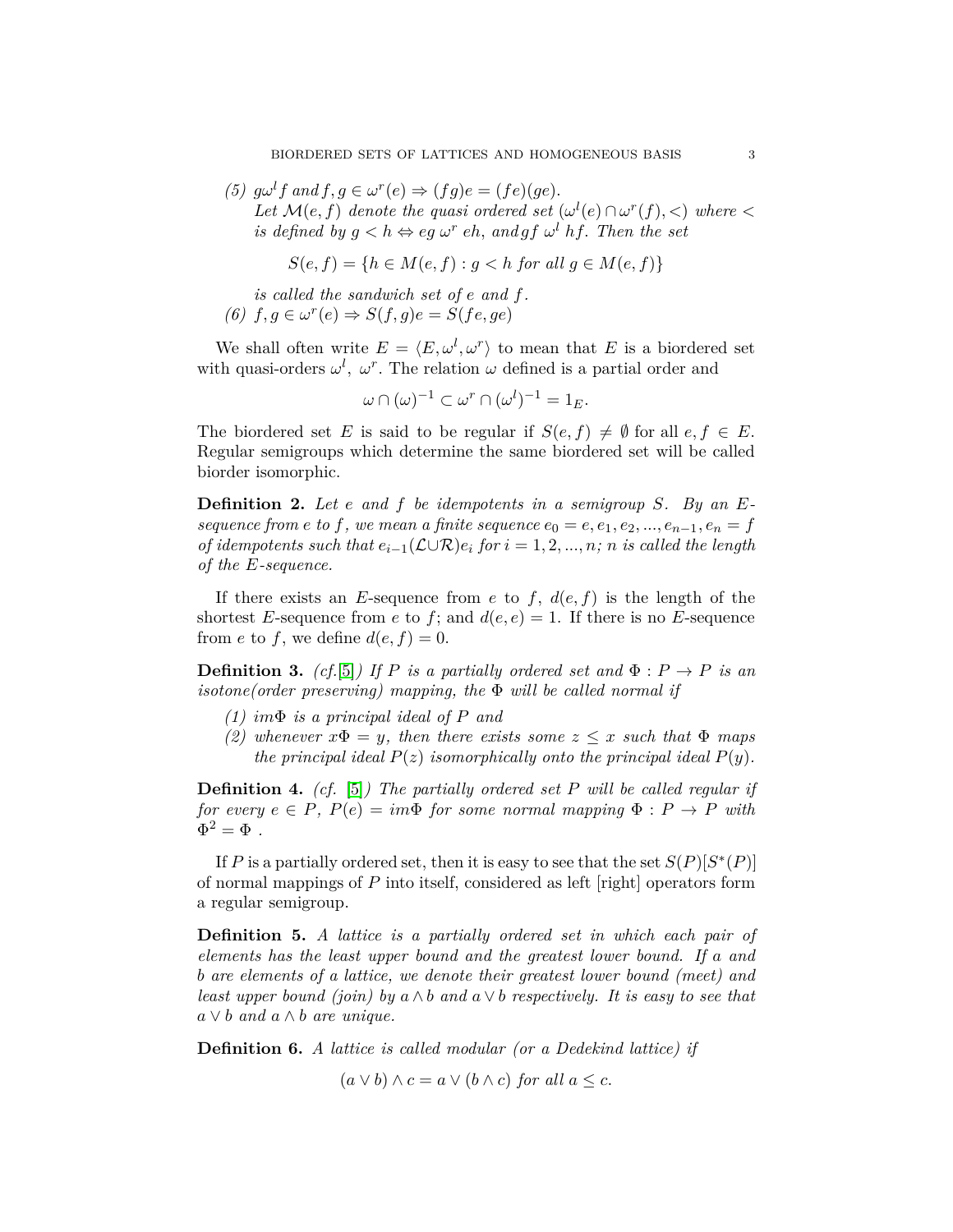A lattice is bounded if it has both a maximum element and a minimum element, we use the symbols 0 and 1 to denote the minimum element and maximum element of a lattice. A bounded lattice *L* is said to be complemented if for each element *a* of *L*, there exists at least one element *b* such that  $a \vee b = 1$  and  $a \wedge b = 0$ . The element *b* is referred to as a complement of *a*. It is quite possible for an element of a complemented lattice to have many complements. An element *x* is called a complement of *a* in *b* if  $a \vee x = b$ and  $a \wedge x = 0$ .

**Definition 7.** The elements  $x_1, x_2, \cdots x_n$  of a lattice are called independent *if*

$$
(x_1 \vee \cdots \vee x_{i-1} \vee x_{i+1} \vee \cdots \vee x_n) \wedge x_i = 0
$$

*for every i.*

**Definition 8.** *Two elements a and b in a lattice L are said to be perspective (in symbols*  $a ∼ b$ ) *if there exists*  $x$  *in*  $L$  *such that*  $a ∨ x = b ∨ x, a ∧ x =$  $b \wedge x = 0$ . Such an element *x* is called an axis of perspective.

**Definition 9.** *Let L be a complemented, modular lattice with zero* 0 *and unit* 1*. By a basis of L is meant a system*  $(a_i : i = 1, 2, \ldots, n)$  *of n elements of L such that*

 $(a_i; i = 1, 2, \dots n)$  are independent,  $a_1 \vee a_2 \vee \dots \vee a_n = 1$ 

*A basis is homogeneous if its elements are pairwise perspective.*

$$
a_i \sim a_j (i,j=1,2,\ldots n)
$$

*The number of n elements in a basis is called the order of the basis.*

**Definition 10.** *A complemented modular lattice L is said to have order m in case it has a homogeneous basis of order m.*

3. Biordered set of the complemented modular lattice and its Homogeneous basis

Let L be a complemented modular lattice and  $(n; v)$  be any pair of complementary elements of *L*

Let  $(n; v) : L \to L$ , be the map defined by

 $x \to v \wedge (n \vee x)$  for all *x* in *L* 

and  $(n; v)' : L \to L$  defined by

$$
x \to n \vee (v \wedge x)
$$
 for all x in L

are idempotent order preserving normal mappings of *L* onto  $[0, v]$  of  $(L, \wedge)$ acts on *L* as right operators denoted by  $P(L)$  the subsemigroup of  $S^*(L)$ which is generated by these idempotent normal mappings  $(n; v), n, v \in L$  and the mappings  $(n; v)'$  which are order preserving idempotent normal mapping of *L* onto the principal ideal  $[1, n]$  of  $(L, \vee)$  into itself. Letting  $(n, v)'$  act on *L* as left operators, denote by  $P(L)$  the subsemigroup of  $S(L)$  which is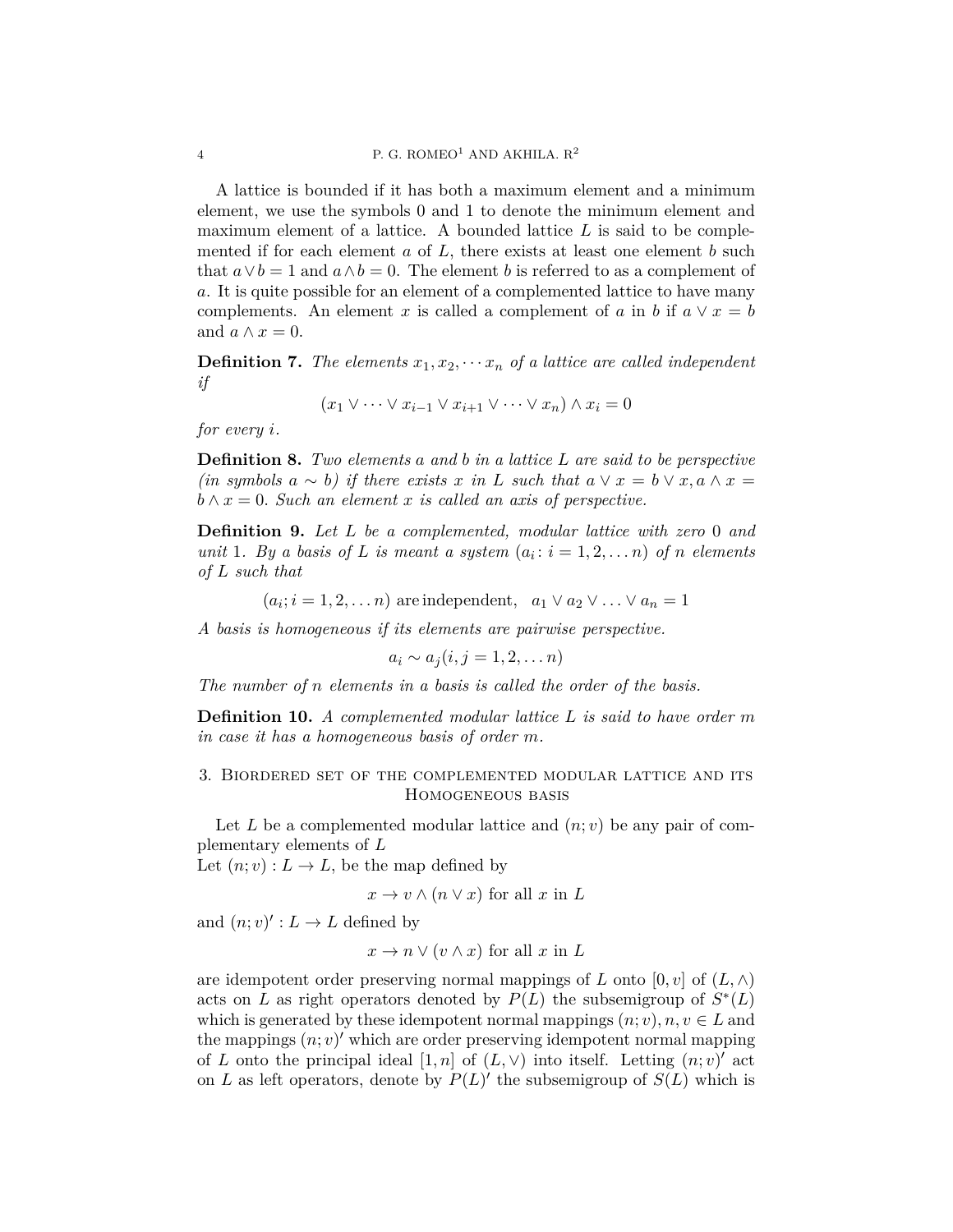generated by these idempotent normal mappings  $(n; v)$ <sup>'</sup>,  $n, v \in L$ .

Let

$$
E_{P(L)} = \{(n; v) : n, v \in L \mid n \lor v = 1, n \land v = 0\}
$$

and

$$
E_{P(L)'} = \{(n; v)': n, v \in L \mid n \lor v = 1, n \land v = 0\}
$$

we refer to the elements  $(n; v)[(n; v)]$  as idempotent generators of  $P(L)[P(L)]'$ .

**Theorem 1** (cf.[\[10\]](#page-9-3), Theorem 1)**.** *Let L be a complemented modular lattice. Then*

(1)  $P(L)$  *is a regular subsemigroup of*  $S^*(L)$  *and*  $E_{P(L)} = \{(n; v) : n, v \in L \mid n \lor v = 1, n \land v = 0\}$ . (2) In  $(E_{P(L)}, \omega^l, \omega^r)$  *we have* 

$$
(n_1; v_1) \omega^l (n_2; v_2) \Longleftrightarrow v_1 \le v_2 \text{ in } L
$$

*and then*

$$
(n_2; v_2)(n_1; v_1) = (n_2 \vee (v_2 \wedge n_1); v_1);
$$

*we have*

$$
(n_1; v_1) \omega^r (n_2; v_2) \Longleftrightarrow n_2 \le n_1 \text{ in } L
$$

*and then*

$$
(n_1; v_1)(n_2; v_2) = (n_1; v_2 \wedge (n_2 \vee v_1))
$$

(3) Let  $(n_1; v_1)$  and  $(n_2; v_2)$  be any idempotent of  $P(L)$ . Let *n* be any *complement of*  $v_1 \vee n_2$  *in*  $[n_2, 1]$ *; let v be any complement of*  $v_1 \wedge n_2$  *in*  $[0, v_1]$ *; the n* and *v* are complementary in L and  $(n; v)$  is an element *in the sandwich set*  $S((n_1; v_1), (n_2; v_2))$ *. Conversely, any element in the sandwich set*  $S((n_1; v_1), (n_2; v_2))$  *can be obtained in this way.* 

The above theorem provides a biordered set  $E_{P(L)}$  from a complemented modular lattice *L*. The zero of  $P(L)$  is  $(1,0)$  and the identity is  $(0,1)$ . Obviously  $(1,0)$  and  $(0,1)$  are in  $E_{P(L)}$  and for any  $(n; v)$  in biordered set  $E_{P(L)}$ ,  $(n; v) \omega (0; 1)$  and  $(1; 0) \omega (n; v)$ .

<span id="page-4-0"></span>**Lemma 1.** *Let*  $(n_1; v_1)$ ,  $(n_2; v_2) \in E_{P(L)}$ , then

- (1)  $S((n_1; v_1), (n_2; v_2)) = S((n_2; v_2), (n_1; v_1)) = \{(1; 0)\}$  *if and only if*  $v_1 \leq n_2$  *and*  $v_2 \leq n_1$ *.*
- (2) For  $v_1 \leq n_2$  and  $v_2 \leq n_1$ ,  $(v_1 \vee v_2; n_2 \wedge n_1)$  *is the unique element in S*(( $v_1; n_1$ )*,*( $v_2; n_2$ )) *and S*(( $v_2; n_2$ )*,*( $v_1; n_1$ )).

*Proof.* (1)  $(n_1; v_1)$ ,  $(n_2; v_2) \in E_{P(L)}$ ,  $v_1 \leq n_2$  and  $(n; v) \in S((n_1; v_1), (n_2; v_2))$ . Then by definition of sandwich set *n* is a complement of  $n_2$  in  $[n_2, 1]$  and *v* is a complement of  $v_1$  in  $[0, v_1]$ . Since,  $(n; v) \omega^l (n_1; v_1)$  and  $(n; v) \omega^r (n_2; v_2)$ , it follows that  $n_2 \leq n$  and  $n \vee n_2 = 1$  implies  $n = 1$  and  $v \leq v_1$  and  $v \wedge v_1 = 0$  implies  $v = 0$ . Thus  $S((n_1; v_1), (n_2; v_2)) = \{(1; 0)\}\.$  Similarly,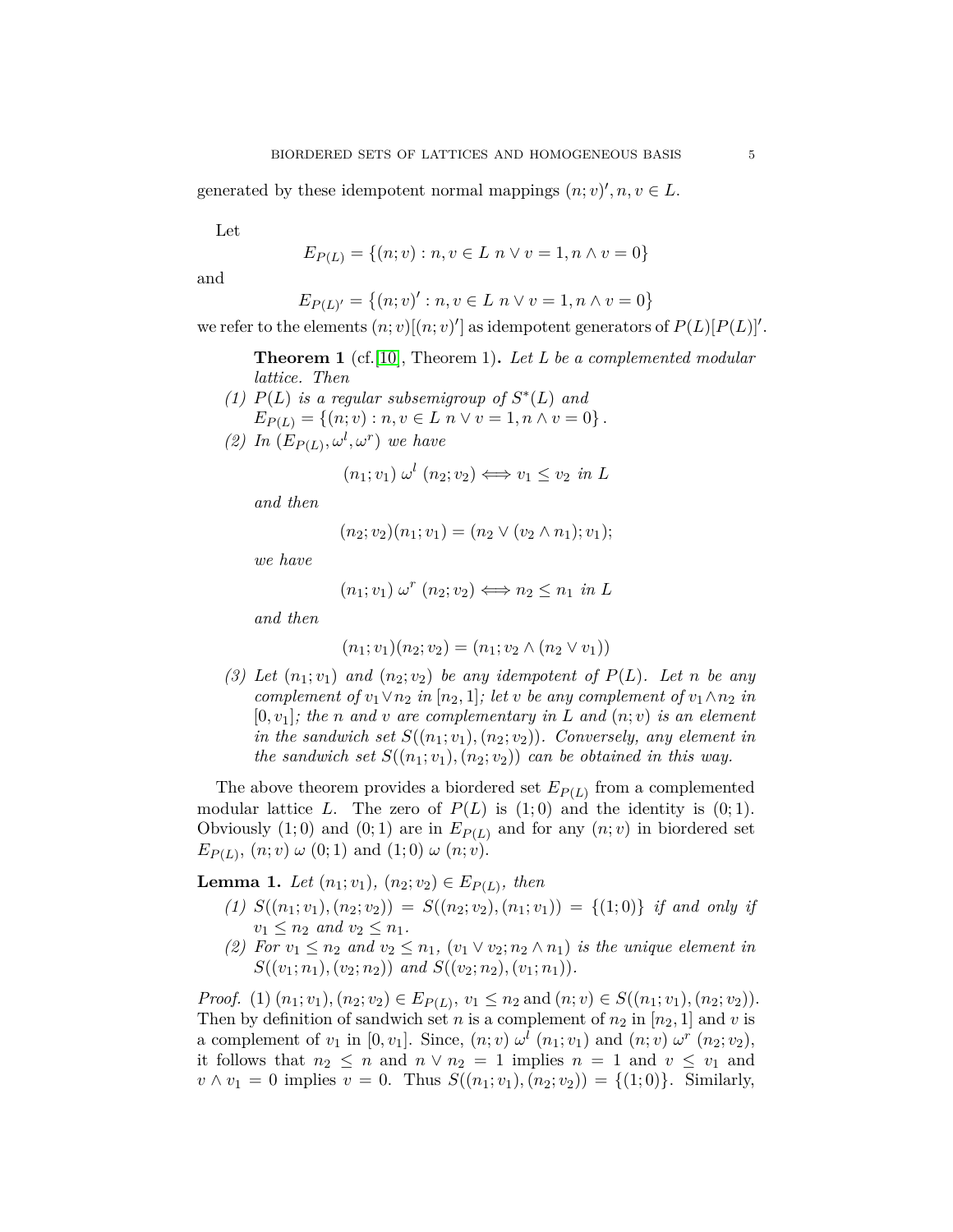$S((n_2; v_2), (n_1; v_1)) = \{(1; 0)\}\$  when  $v_2 \leq n_1$ . The converse follows immediately.

(2) For  $v_1 \leq n_2$  and  $v_2 \leq n_1$ , by definition,

$$
(v_1; n_1)(v_2; n_2) = (v_1 \vee (n_1 \wedge v_2); n_2 \wedge (v_2 \vee n_1)) = (v_1 \vee v_2; n_2 \wedge n_1)
$$

and

.

$$
(v_2; n_2)(v_1; n_1) = (v_2 \lor (n_2 \land v_1); n_1 \land (v_1 \lor n_2)) = (v_2 \lor v_1; n_1 \land n_2)
$$

thus  $(v_1; n_1)(v_2; n_2) = (v_2; n_2)(v_1; n_1)$  and is easy to see that  $(v_1 \vee v_2)$  is a complement of  $v_2 \vee n_1$  in  $[v_2, 1]$  and  $(n_2 \wedge n_1)$  is a complement of  $v_2 \wedge n_1$  in  $[0, n_1]$ . Thus  $(v_1 \vee v_2; n_2 \wedge n_1) \in S((v_1; n_1), (v_2; n_2))$ . Similarly,  $(v_1 \vee v_2)$  is a complement of  $v_1 \vee n_2$  in  $[v_1, 1]$  and  $(n_2 \wedge n_1)$  is a complement of  $v_1 \wedge n_2$ in [0, *n*<sub>2</sub>]. Therefore,  $(v_1 ∨ v_2; n_2 ∧ n_1) ∈ S((v_2; n_2), (v_1; n_1)).$ 

It remains to prove the uniqueness of this element, suppose there exists another element  $(a; a') \in S((v_1; n_1)(v_2; n_2)) \cap S((v_2; n_2)(v_1; n_1))$ . Then  $v_1 \leq$  $a, a' \leq n_1, v_2 \leq a, a' \leq n_2$  and from the definition of sandwich set it can be seen that  $a \vee n_1 = 1, a' \wedge v_2 = 0, a \vee n_2 = 1, a' \wedge v_1 = 0$  and  $a \wedge n_1 \le v_2, n_1 \le v_2$  $a' \vee v_2, a \wedge n_2 \leq v_1, n_2 \leq a' \vee v_1$ . Thus  $a = v_1 \vee v_2$  and  $a' = n_1 \wedge n_2$ . and  $(a; a') = (v_1; n_1)(v_2; n_2)$  is unique.

Thus for each  $(n; v) \in E_{P(L)}$  there exists an element  $(v; n) \in E_{P(L)}$  such that  $(n; v)(v; n) = (v; n)(n; v) = (1; 0)$  and call this element  $(v; n)$  the inverse of (*n*; *v*). Also

$$
\bullet (n_1; v_1) \omega^l (n_2; v_2) \Longleftrightarrow (v_2; n_2) \omega^r (v_1; n_1).
$$

$$
\bullet v_1 \leq n_2 \Longleftrightarrow S((n_1; v_1)(n_2; v_2)) = (1; 0)
$$

from here onwards we consider the biordered subset of *EP*(*L*) satisfying  $v_i \leq n_j$  for all  $(n_i; v_i)$ ,  $(n_j; v_j)$  and  $i \neq j$ . Clearly in this biordered subset  $(v_i; n_i)(v_j; n_j) = (v_j; n_j)(v_i; n_i) = (v_i \vee v_j; n_j \wedge n_i)$ . Define

$$
(n_i; v_i) \oplus (n_j; v_j) = (n_i \wedge n_j; v_i \vee v_j)
$$

**Lemma 2.** Consider the biordered subset of  $E_{P(L)}$  with  $v_i \leq n_j$  for  $i \neq j$ *and let*  $(p; q)$  *denotes*  $(n_i; v_i) \oplus (n_j; v_j)$ *. Then we have the following:* 

- $(1)$   $(n_i; v_i), (n_j; v_j) \in \omega((p; q))$
- (2) If  $(r; s) \in E_{P(L)}$  with  $(n_i; v_i), (n_j; v_j) \in \omega^l$   $((r; s))$  then  $(p; q) \in \omega^l$  $((r; s)).$
- (3) If  $(r; s) \in E_{P(L)}$  with  $(n_i; v_i), (n_j; v_j) \in \omega^r ((r; s))$ , then  $(p; q) \in \omega^r$  $((r; s)).$

*Proof.* (1) Note that  $(p, q) \in S((n_i; v_i)(n_j; v_j)) \cap S((n_j; v_j), (n_i; v_i))$ . Therefore,  $(q, p) \omega^l (v_i; n_i)$ ,  $(q, p) \omega^r (v_j; n_j)$ ,  $(q, p) \omega^l (v_j; n_j)$  and  $(q, p) \omega^r (v_i; n_i)$ . Thus  $p \leq n_i, p \leq n_j, v_j \leq q, v_i \leq q$  and  $(n_i; v_i) \omega(p; q)$  and  $(n_j; v_j) \omega(p; q)$ .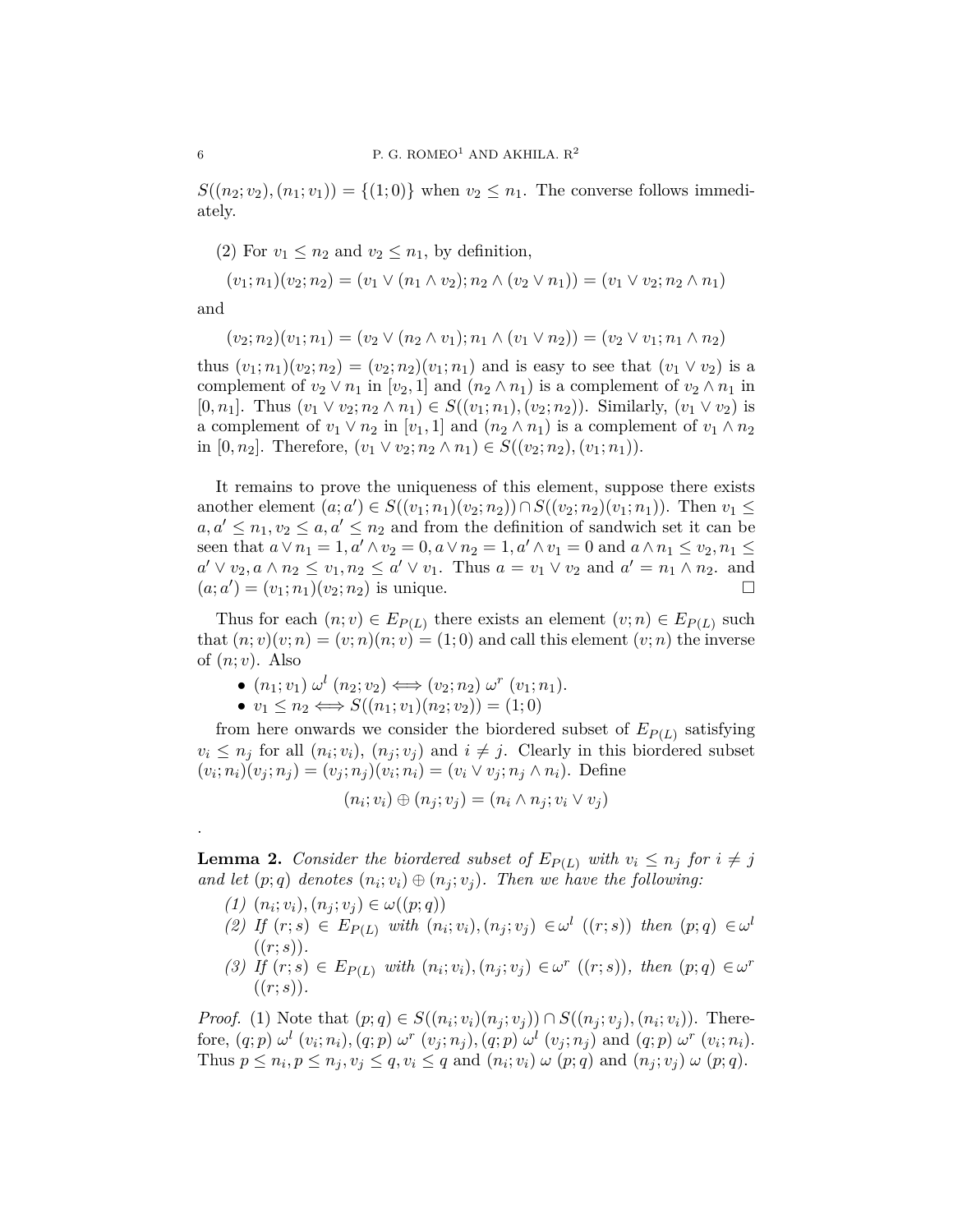(2) Let  $(r; s) \in E_{P(L)}$  with  $(n_i; v_i) \omega^l$   $(r; s)$  and  $(n_j; v_j) \omega^l$   $(r; s)$ , then  $v_i \leq s$  and  $v_j \leq s$ . Then as seen above in Lemma [1.](#page-4-0)(2),

$$
(q; p) = (v_i; n_i)(v_j; n_j).
$$

Thus,  $v_j \leq s$  implies  $(s; r) \omega^r$   $(v_j; n_j)$ , that is  $(v_j; n_j)(s; r) = (s; r)$ . Similarly,  $v_i \leq s$  implies  $(s; r) \omega^r (v_i; n_i)$ , that is  $(v_i; n_i)(s; r) = (s; r)$ . Therefore,

$$
(q; p)(s; r) = (v_i; n_i)(v_j; n_j)(s; r) = (s; r)
$$

that is  $(s; r) \omega^r (q; p)$  also  $(p; q) \omega^l (r; s)$ . In a similar manner (3) follows.  $\Box$ 

The next lemma shows that the opertion  $\oplus$  is cancellative.

**Lemma 3.** Let  $(n_i; v_i), (n_j; v_j), (n_k; v_k) \in E_{P(L)}$  with  $v_i \leq n_j, v_j \leq n_i$  and  $v_i \leq n_k, v_k \leq n_i$  for  $i \neq j \neq k$ . Then  $(n_i; v_i) \oplus (n_j; v_j) = (n_i; v_i) \oplus (n_k; v_k)$ *if and only if*  $(n_i; v_i) = (n_k; v_k)$ .

*Proof.* Suppose  $(n_i; v_i) = (n_k; v_k)$ , then

 $(n_i; v_i) \oplus (n_j; v_j) = (n_j \wedge n_i; v_i \vee v_j) = (n_k \wedge n_i; v_i \vee v_k) = (n_i; v_i) \oplus (n_k; v_k).$ Conversely suppose that  $(n_i; v_i) \oplus (n_j; v_j) = (n_i; v_i) \oplus (n_k; v_k)$ . Then  $(n_j \wedge n_i; v_i \vee v_j) = (n_i \wedge n_j; v_j \vee v_i) = (n_k \wedge n_i; v_i \vee v_k) = (n_i \wedge n_k; v_k \vee v_i).$ Since  $v_j \leq n_i$  and  $v_i \leq n_j$ ,  $(n_j; v_j)(n_i; v_i) = (n_j; v_j)$  and

$$
(n_j; v_j)(v_k; n_k) = (n_j; v_j)(v_i; n_i)(v_k; n_k)
$$
  
=  $(n_j; v_j)(v_i \vee v_k; n_i \wedge n_k)$   
=  $(n_j; v_j)(v_j \vee v_i; n_j \wedge n_i)$   
=  $(n_j; v_j)(v_j; n_j)(v_i; n_i)$   
=  $(1; 0)(v_i; n_i)$   
=  $(1; 0)$ 

therefore,  $S((n_j; v_j)(v_j; n_j)) = \{(1; 0)\}\$ and so  $v_j \leq v_k$  and

$$
(v_k; n_k)(n_j; v_j) = (v_k; n_k)(v_i; n_i)(n_j; v_j)
$$
  
=  $(v_k \vee v_i; n_i \wedge n_k)(n_j; v_j)$   
=  $(v_i \vee v_j; n_j \wedge n_i)(n_j; v_j)$   
=  $(v_i; n_i)(v_j; n_j)(n_j; v_j)$   
=  $(v_i; n_i)(1; 0)$   
=  $(1; 0)$ 

Therefore,  $S((v_k; n_k), (n_j; v_j)) = \{(1; 0)\}\$ and so  $n_j \leq n_k$ . Interchanging  $(n_k; v_k)$  and  $(n_i; v_j)$ ,  $n_j \leq n_k$ , thus  $n_j = n_k$  and  $v_j = v_k$ . That is,  $(n_j; v_j) =$  $(n_k; v_k)$ .

**Corollary 1.** Let  $(n_i; v_i), (n_j; v_j) \in E_{P(L)}$  with  $v_j \leq n_i$  for  $i \neq j$ . Then  $(n_i; v_i) \oplus (n_j; v_j) = (0; 1)$  *if and only if*  $(n_j; v_j) = (v_i; n_i)$ .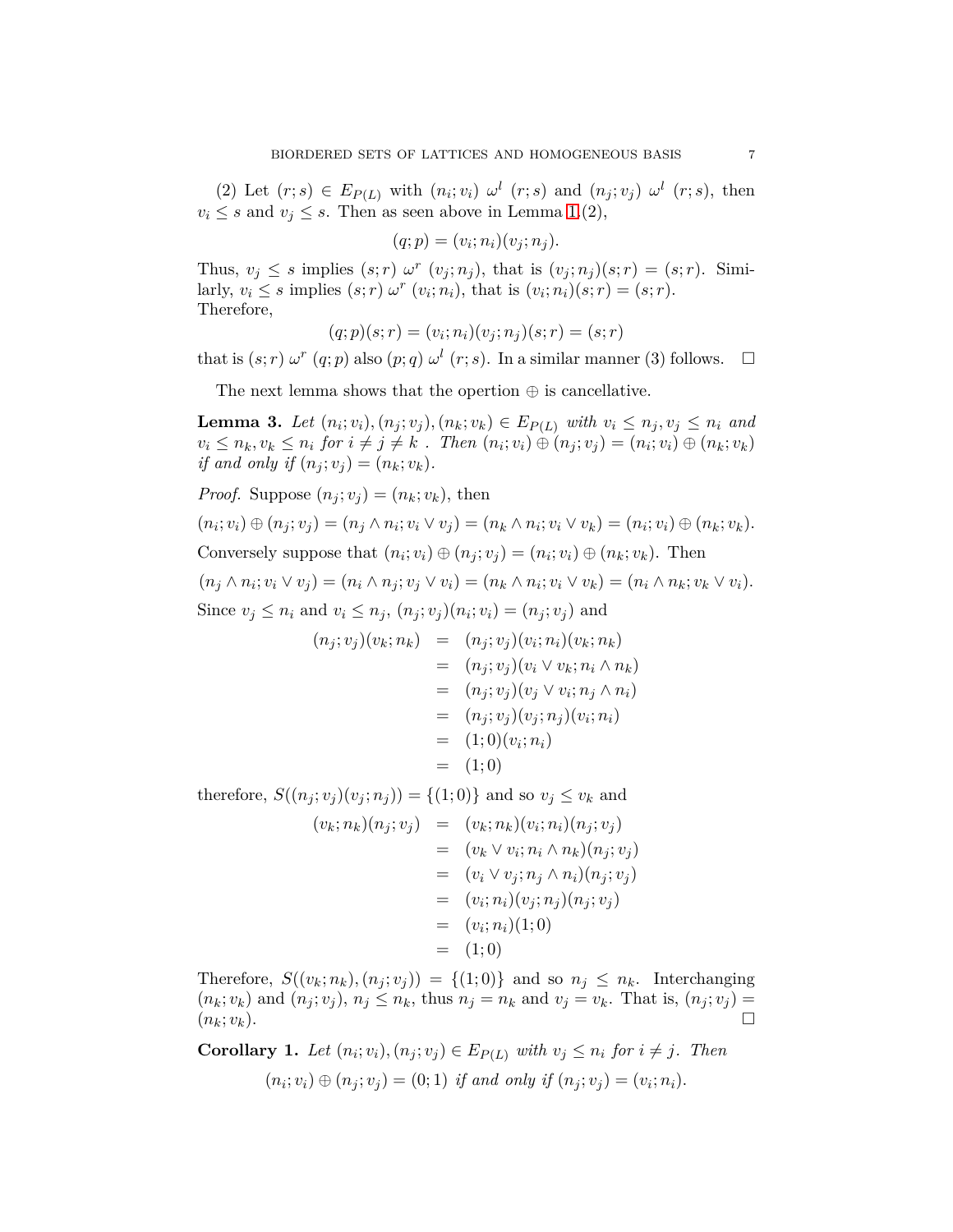*Proof.* By Lemma[.1](#page-4-0) we have

$$
S((n_i; v_i), (v_i; n_i)) = S((v_i; n_i), (n_i; v_i)) = \{(1; 0)\}.
$$

Therefore

$$
S((n_i; v_i), (v_i; n_i)) \cap S((v_i; n_i), (n_i; v_i)) = \{(1; 0)\}.
$$

ie.,  $((v_i ∨ n_i; n_i ∧ v_i)) = (1; 0)$ , and thus

$$
(n_i; v_i) \oplus (v_i; n_i) = (n_i \wedge v_i; v_i \vee n_i) = (0; 1).
$$

Conversely, suppose  $(n_i; v_i) \oplus (n_j; v_j) = (1; 0)$ , since  $(n_i; v_i) \oplus (v_i; n_i) = (1; 0)$ it follows that  $(n_i; v_i) = (v_i; n_i)$ .  $(n_i)$ .

**Lemma 4.** Let  $E_{P(L)}$  be the biordered set with  $v_i \leq n_j$ ,  $v_j \leq n_i$ ,  $v_i \leq$  $n_k$ *,*  $v_k \leq n_i$ *,*  $v_j \leq n_k$ *,*  $v_k \leq n_j$  for  $i \neq j \neq k$ *. Then for elements*  $(n_i; v_i), (n_j; v_j), (n_k; v_k), i, j, k = 1, 2, ..., N$  with  $i \neq j \neq k$  in  $E_{P(L)}$ , the *collection*  $\{v_1, v_2, \ldots, v_N\}$  *are independent elements in the lattice L.* 

*Proof.* We have the set  $\{(n_i; v_i): i = 1, 2, \ldots, N\}$  in  $E_{P(L)}$  so that the elements  $v_1, v_2, \ldots, v_N$  are in the complemented modular lattice *L*. Since  $v_i \leq n_k$  and  $v_j \leq n_k$  for  $i \neq j$  in  $E_{P(L)}$ , we have  $(v_i \vee v_j) \leq n_k$  for  $i \neq j \neq k$ , then

$$
(v_i \vee v_j) \wedge v_k \leq n_k \wedge v_k = 0.
$$

Hence the collection  $\{v_i: i = 1, 2, ..., N\}$  are independent.

Now recall from [\[1\]](#page-9-2), that given a regular ring *R* whose biordered set of idempotents  $E_R$  then the principal biorder ideals  $\omega^l(e)$  [ $\omega^r(e)$ ],  $e \in E_R$  is the complemented modular lattice  $\Omega_L[\Omega_R]$ . Also we have the following theorem

**Theorem 2.** *(*[\[1\]](#page-9-2)*, Theorem 6) Let R be a regular ring with idempotents*  $e_1, e_2, \dots, e_n$  *such that*  $M(e_1, e_j) = \{0\}$  *for*  $i \neq j$ ,  $d_l(e_1, e_j) \leq 3$  *and*  $e_1 +$  $e_2 + \cdots + e_n = 1$ . Then a maximal system  $\omega^l(e_1), \cdots \omega^i(e_n)$  in  $\Omega_L$  forms *a homogeneous basis of rank n and the complemented modular lattice is of order n.*

It is easy to observe that  $E_{P(L)}$  has elements  $\{(n_i; v_i): i = 1, 2, \ldots, N\}$ satisfying the following properties:

- $(1)$   $v_i \leq n_j$  for  $i \neq j$
- $(2)$   $(n_1; v_1) \oplus (n_2; v_2) \oplus \ldots \oplus (n_N; v_N) = (0; 1)$
- $(d)$   $d_l((n_i; v_i), (n_j; v_j)) = 3$  for  $i \neq j$ .

and this subset of *EP*(*L*) is again a biordered set and we denote this biordered set as  $E_{P(L)}^0$ . Let  $L^0$  be the complemented modular lattice with  $E_{P(L^0)} =$  $E_{P(L)}^0$  then  $L^0$  is of order *N*.

The next lemma gives a biorder isomorphism between the biordered set of idempotents in the ring *R* and the biordered set  $E_{P(\Omega_L)}$ .

**Lemma 5.** *Every idempotent e in a ring R is associated with a pair*  $(\omega^l(1-\omega))$  $(e)$ ;  $\omega^{l}(e)$ ) *of complementary biorder ideals in*  $\Omega_{L}$ *. The map*  $\epsilon$  :  $E_{R} \to E_{P(\Omega_{L})}$ *defined by*  $\epsilon(e) = (\omega^l(1-e); \omega^l(e))$  *is a biorder isomorphism.*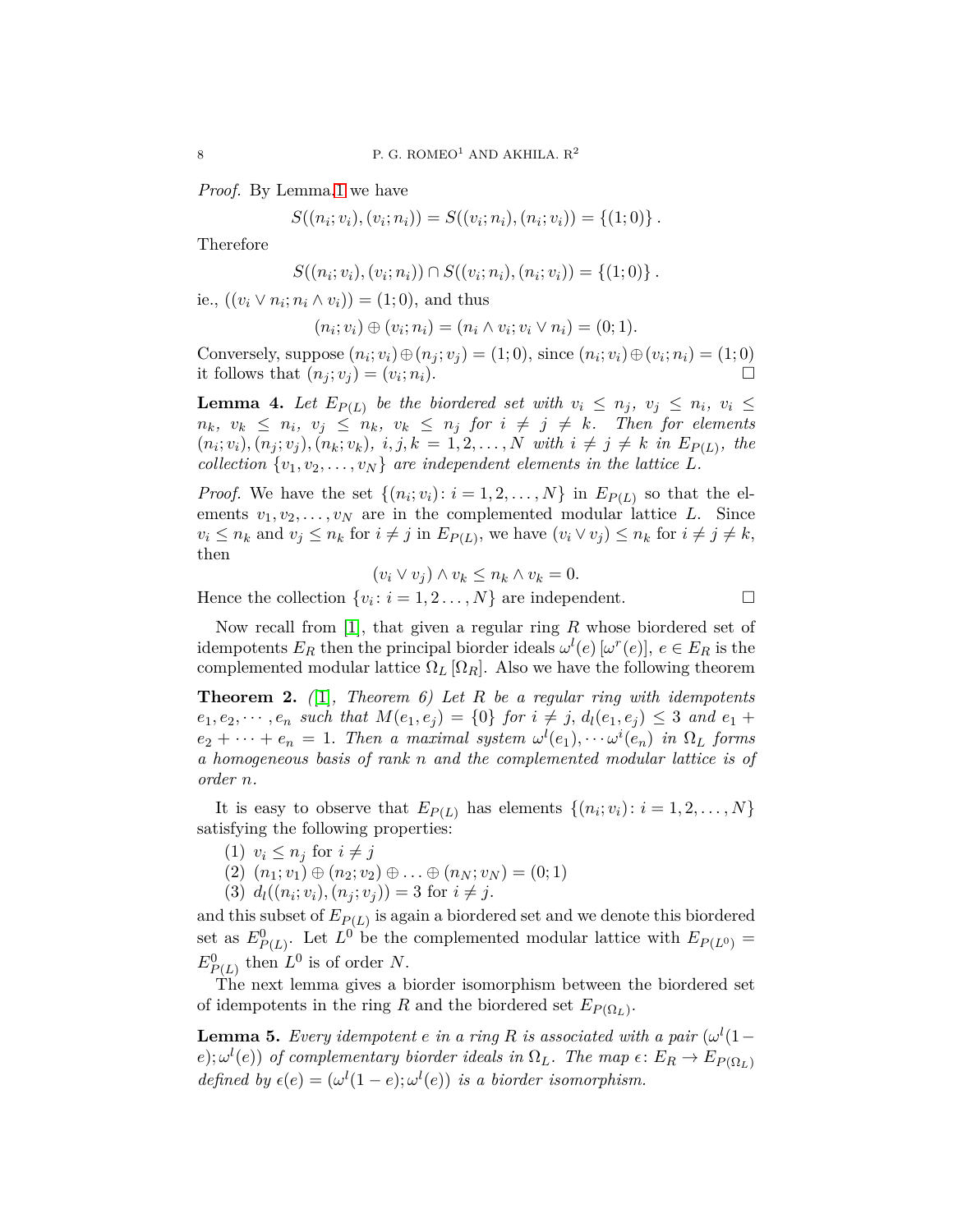*Proof.* For each  $e \in E_R$ ,  $(\omega^l(1-e); \omega^l(e))$  is a complementary pair in the lattice  $\Omega_L$  and the mapping

$$
\epsilon \colon e \to (\omega^l (1 - e); \omega^l (e)) \text{ for all } e \in E_R
$$

is a map of  $E_R$  into  $E_{P(\Omega_l)}$ . The map  $\epsilon$  is clearly injective. It follows from the definition of biordered set ([\[9\]](#page-9-0), Definition 1) and the equation.1 in Theorem(1) [\[10\]](#page-9-3) that the map  $\epsilon$  preserve basic products and hence  $\epsilon$ :  $E_R \rightarrow$  $E_{P(\Omega_L)}$  is a biorder isomorphism. Also, it can be easily seen that this map  $\epsilon$  is a regular bimorphism.

Thus we have  $E_{P(\Omega_L)}$  and  $E_R$  are biorder isomorphic. Now we show that there exists elements  $e_1, e_2, \ldots, e_N$  in  $E_R$  satisfying all the conditions of  $E_{P(\Omega_L)}^0$ . Consider  $E_{P(\Omega_L)}^0$ , then there are elements  $((\omega^l(1-e_i);\omega^l(e_i):i=1)$  $1, 2, \ldots, N$  such that

(1) 
$$
\omega^{l}(1 - e_{i}) \leq \omega^{l}(e_{j})
$$
 for  $i \neq j$   
\n(2)  $(\omega^{l}(1 - e_{1}); \omega^{l}(e_{1})) \oplus (\omega^{l}(1 - e_{2}); \omega^{l}(e_{2})) \oplus \ldots \oplus (\omega^{l}(1 - e_{N}); \omega^{l}(e_{N})) =$   
\n(3)  $d_{l}((\omega^{l}(1 - e_{i}); \omega^{l}(e_{i})), (\omega^{l}(1 - e_{j}); \omega^{l}(e_{j}))) = 3$ 

Since  $E_{P(\Omega_L)}$  and  $E_R$  are biorder isomorphic, for each  $((\omega^l(1-e_i);\omega^l(e_i):i=$  $1, 2, \ldots, N$ , there exists elements  $e_1, e_2, \ldots, e_N$  such that

- (1)  $\omega^l(1-e_i) \leq \omega^l(e_j)$  for  $i \neq j$  implies  $(\omega^l(1-e_i); \omega^l(e_i))(\omega^l(1-e_i))$  $(e_j)$ ;  $\omega^l(e_j)$ ) = {(0; 1)}. But  $\omega^l(1-e_i) \leq \omega^l(e_j)$  implies  $1-e_i$   $\omega^l e_j$ thus  $e_i \omega^r (1 - e_j)$  and so  $e_i e_j = 0$  for  $i \neq j$ .
- (2) Since  $(\omega^{l}(1-e_1); \omega^{l}(e_1))\oplus ... \oplus (\omega^{l}(1-e_N); \omega^{l}(e_N)) = (0; \omega^{l}(1))$  which implies  $\omega^l(e_1) \vee \omega^l(e_2) \vee \ldots \vee \omega^l(e_N) = \omega^l(1)$ . But we have from ([\[1\]](#page-9-2), Lemma 9)  $e_i e_j = 0$  for  $i \neq j$  implies  $\omega^l(e_1) \vee \omega^l(e_2) \vee \ldots \vee \omega^l(e_N) =$  $\omega^{l}(e_1 + e_2 + \ldots + e_N) = \omega^{l}(1)$  and hence  $e_1 + e_2 + \ldots + e_N = 1$ .
- (3)  $d_l((\omega^l(1-e_i);\omega^l(e_i)),(\omega^l(1-e_j);\omega^l(e_j))) = 3$  implies there exists ele- ${\rm \,ments\,}(\omega^l(1-e_i);\omega^l(e_i))\mathcal{L}\,(\omega^l(1-e_h);\omega^l(e_h))\mathcal{R}\,(\omega^l(1-e_k);\omega^l(e_k))\mathcal{L}(\omega^l(1-e_k))$  $(e_j)$ ;  $\omega^l(e_j)$ ). Therefore, by definition of L and R,  $\omega^l(e_i) = \omega^l(e_h)$ and  $\omega^l(1 - e_h) = \omega^l(1 - e_k)$  and  $\omega^l(e_k) = \omega^l(e_j)$ . But  $\omega^l(1 - e_h) =$  $\omega^l(1-e_k)$  implies  $\omega^r(e_k) = \omega^r(e_k)$ . Thus we get  $e_i \mathcal{L}e_k \mathcal{R}e_k \mathcal{L}e_j$  and hence  $d_l(e_i, e_j) = 3$ .

Since  $E^0_{P(\Omega_L)}$  is a biorder subset of  $E_{P(\Omega_L)}$  and corresponding to each element in  $E_{P(\Omega_L)}$  there exists elements in  $E_R$  satisfying all the conditions of  $E^0_{P(\Omega_L)}$ as shown above, we have  $E_{P(\Omega_L)}^0$  and  $E_R^0$  (where  $E_R^0$  is the biordered set similar to  $E_{P(L)}^0$  are biorder isomorphic.

Thus it can be seen that for given a complemented modular lattice *L* there exists a complemnted modular lattice  $L^0$  admiting a biordered subset  $E_{P(L)}^0$  of the biordered set  $E_{P(L)}$  consisting of *N* elements and hence  $L^0$ admits a homogeneous basis of order *N*. Thus analogous to von-Neumann's coordinatization theorem, we have the following theorem: